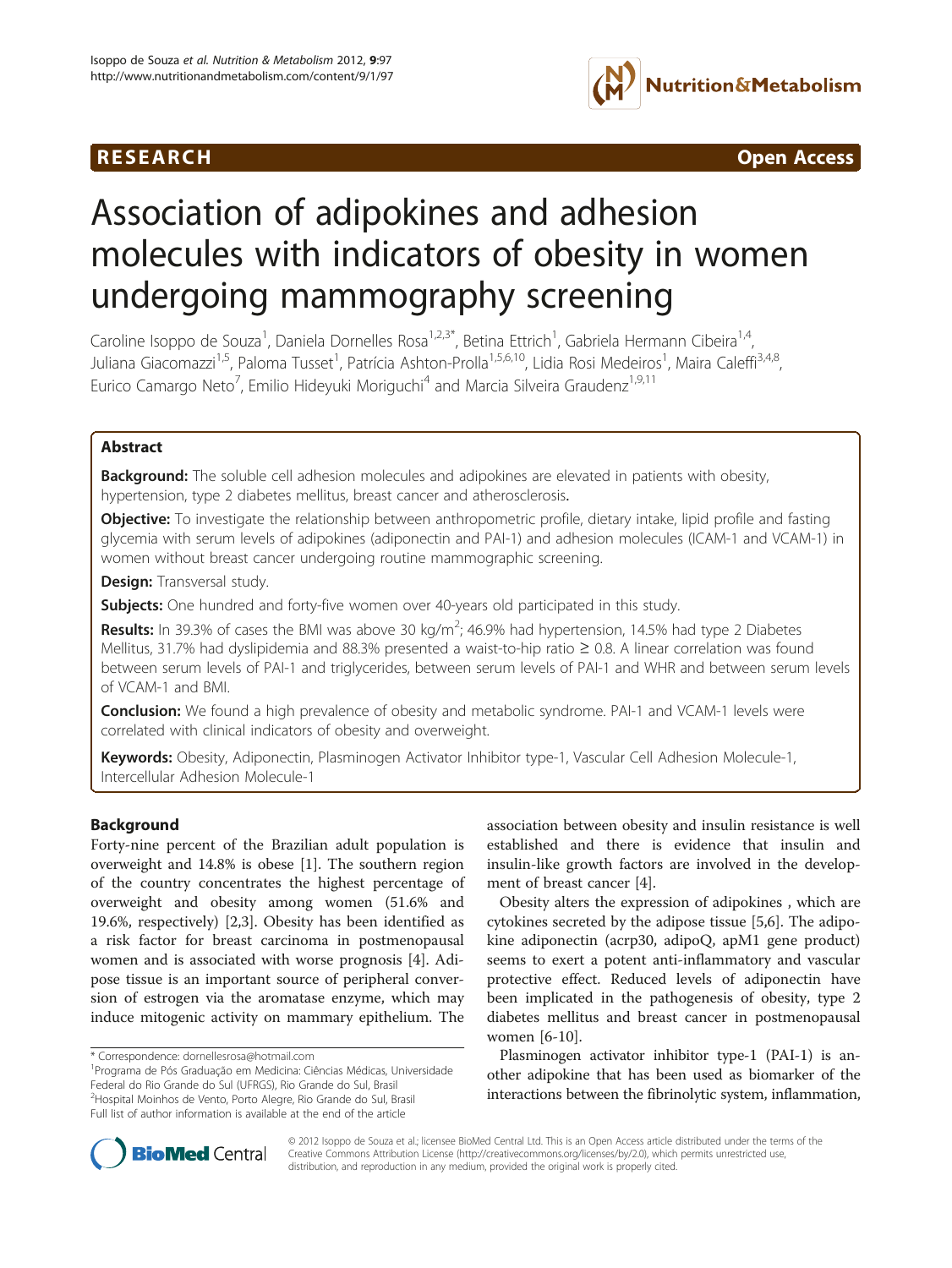oxidative processes, adipose tissue, metabolic syndrome and atherosclerotic diseases [\[11,12\]](#page-4-0). It has also a relevant role in tumoral adhesion, cellular migration and angiogenesis. Elevated levels of PAI-1 seem to be associated with worse prognosis in breast cancer [[13](#page-4-0)].

The soluble cell adhesion molecules are elevated in patients with obesity, hypertension, type 2 diabetes mellitus and atherosclerosis [\[14](#page-4-0)-[16](#page-4-0)]. Elevated levels of the intercellular adhesion molecule-1 (ICAM-1) and vascular cell adhesion molecule-1 (VCAM-1) are found in stage IV breast cancer patients and are associated with worse prognosis [[17\]](#page-4-0).

This study aimed to investigate the relationship between anthropometric profile (body mass index and waist-to-hip ratio), food intake frequency, lipid profile and fasting glycemia with serum levels of adipokines (adiponectin and PAI-1) and adhesion molecules (ICAM-1 and VCAM-1) in a subgroup of women derived from a cohort of 10,000 women undergoing annual mammographic screening in Southern Brazil (Núcleo Mama Porto Alegre - NMPOA). The NMPOA is a public-private research project funded by the Associação Hospitalar Moinhos de Vento in partnership with the Porto Alegre City Health Department, which aims to reduce by 20% the incidence of breast cancer in the city. Details of the NMPOA project have been described elsewhere [\[18](#page-4-0)].

## Methods

## Patients

A consecutive and unselected sample of 145 women without breast cancer (age over 40 years) enrolled in a mammography screening program in the city of Porto Alegre (Núcleo Mama Porto Alegre – NMPOA cohort) was recruited for this study during routine mammographic visits between January and April 2009. Study approval was obtained from the ethics committees of the participating institutions (Hospital Moinhos de Vento number 2009/44 and Hospital de Clínicas de Porto Alegre number 08–649) and all individuals recruited for the study signed an informed consent form. Demographic and clinical information as well as results from mammographic screening were obtained from chart review.

## Blood collection and analysis of adipokines, PAI-1, ICAM-1 and VCAM-1

Peripheral blood samples were obtained after a 12h fasting period by venipuncture of the antecubital vein. All samples were centrifuged at 3000 rpm for 10 minutes, and serum was aliquoted and stored at - 80°C. Serum levels of adipokines (Apn and PAI-1) and adhesion molecules (ICAM-1 and VCAM-1) were analyzed by the multiplex immunoassay method in an automatic equipment Luminex<sup>®</sup> 200<sup>™</sup> IS (Luminex Corporation, Austin,

Texas, USA), using the commercial kit 'Human cardiovascular disease (CDV) panel 1 LINCOplex' (LINCO Research, EUA) for simultaneous measurements of Apn, PAI-1, ICAM-1, VCAM-1. For the analysis, samples were thawed, centrifuged at 3000 rpm for 10min and diluted in the appropriate sample matrix in 1:400, according to the kit instructions. The intra- and interanalysis variations of the biomarkers were 9.2% and 15.9% for adiponectin, 11.8% and 12.5% for PAI-1, 7.9% and 9.7% for ICAM-1 and 4.5% and 8.5% for VCAM-1, respectively.

#### Anthropometric measures and dietary intake

Anthropometric measures (weight, height, waist circumference and hip circumference) were measured according to the recommendations of the Brazilian Ministry of Health [\[19,20\]](#page-5-0). Body mass index (BMI) was calculated by dividing weight in kilograms (kg) by height in square meters (m<sup>2</sup>) and categorized according to the World Health Organization (WHO) criteria [[20\]](#page-5-0). The waist-tohip ratio (WHR) was established by dividing the value of the waist circumference by the hip circumference. For women, values ≥0.8 are accepted as a risk factor for complications related to obesity [[19\]](#page-5-0). Body weight was measured on a digital platform scale with a capacity of 150kg. Height was measured with a 2m stadiometer attached to the scale, with patients barefoot and wearing as little clothing as possible. Circumferences were measured with a standard inelastic and flexible tape. The entire NMPOA cohort study was described in 2009 [\[2\]](#page-4-0).

The dietary pattern of the participants was characterized by a food frequency questionnaire (FFQ) applied at the time of blood collection. The FFQ consisted of 103 items designed to ascertain in detail the quantities and kinds of foods consumed over the previous year [\[1](#page-4-0)]. Study subjects were asked to report their frequency of consumption (by day, week, month, or year) and portion size of each food item consumed, over the one-year period preceding confirmation of disease. The food groups included in the FFQ were vegetables (carrots, onion, lettuce, tomatoes), potatoes, fruit, cereals (categories of bread, pasta, rice, and pizza), meat and meat products, fish, dairy products (categories of cheese, milk, and yogurt), eggs, cakes, linseed, beans, added fat, added sugar and alcoholic beverages. Data on dietary intake were evaluated with the  $DietWin^{\circledast}$  software and classified according to the Brazilian Table of Nutrition (BTN) [[1](#page-4-0)].

#### Statistical analysis

A descriptive analysis of all variables was performed for the quantitative variables, using the mean and standard deviation. The categorical clinical variables were expressed as proportions. Student's t-test was used to compare means. Pearson's correlation coefficient was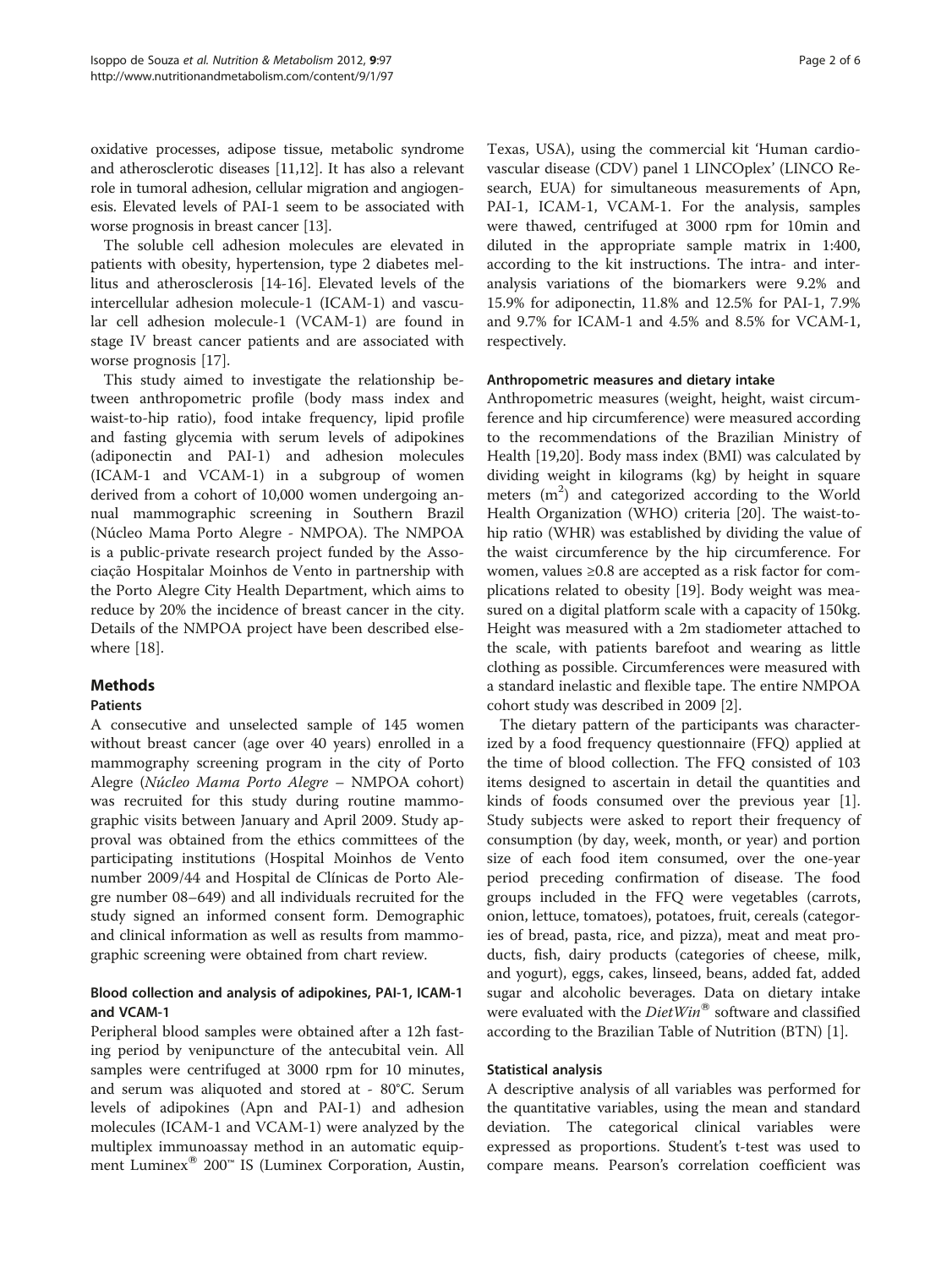used to measure the degree of association between two numerical variables. When there was a linear trend, means were compared using the ANOVA test. We used multivariate analysis to control for confounding variables, using  $p \le 0.1$  for selecting covariates for the model. The statistical analysis was performed using SPSS version 17.0 (Statistical Package for Social Science, SPSS Inc, Illinois, EUA). The significance level adopted was p<0.05.

#### Results

#### Population sample

The overall clinical, anthropometric and dietary characteristics of the sample are described in Table 1.

#### Table 1 Characteristics of the sample (n=145)

| <b>Variables</b>                      | Values $(\pm$ SD)   |
|---------------------------------------|---------------------|
| Mean age (years)                      | 55.74 (±8,01)       |
| Mean BMI ( $kg/m2$ )                  | $29.46 \ (\pm 5.6)$ |
| Mean WHR                              | $0.88 \ (\pm 0.06)$ |
| WHR $\geq 0.8$                        | 88.3%               |
| Race (%)                              |                     |
| White                                 | 76.6                |
| Black                                 | 23.4                |
| Mean age of menopause (years)         | 46 $(\pm 5.6)$      |
| Postmenopausal status (%)             | 64.5                |
| Mean number of meals/day              | 3.94 $(\pm 1)$      |
| Mean energy intake (kcal/day)         | 2107 (±599)         |
| Mean fasting glycemia levels (mg/dl)  | 105.38 (±26.9)      |
| Mean triglycerides levels (mg/dl)     | $165.63 \ (\pm 99)$ |
| Mean total cholesterol levels (mg/dl) | $205 (\pm 44)$      |
| Mean HDL cholesterol levels (mg/dl)   | 53.48 (±15.5)       |
| Mean LDL cholesterol levels (mg/dl)   | 115.7 (±40.5)       |
| Prevalence of diabetes (%)            | 14.5                |
| Prevalence of hypertension (%)        | 46.9                |
| Prevalence of dyslipidemia (%)        | 31.7                |
| Use of oral hypoglycemic agents (%)   | 6.9                 |
| Use of statins (%)                    | 12.4                |
| Physical activity (%)*                | 35.2                |
| BMI ( $kg/m2$ )                       |                     |
| < 18.5                                | 0.7                 |
| 18.5-24.9                             | 22.8                |
| 25-29.9                               | 37.2                |
| 30-34                                 | 24.8                |
| 35-39.9                               | 9                   |
| $\geq 40$                             | 5.5                 |

BMI – body mass index; WHR - waist-hip ratio; HDL-High Density Lipoprotein; LDL-Low Density Lipoprotein.

\* Defined as a minimum of 30 minutes of exercises 2 times a week.

|  |  |  | Table 2 Values of Adiponectin PAI-1, VCAM-1 and ICAM-1 |
|--|--|--|--------------------------------------------------------|
|  |  |  |                                                        |

| Variables (ng/ml) | Mean values $(\pm$ SD) |
|-------------------|------------------------|
| Adiponectin       | $279.4 \ (\pm 61.3)$   |
| $PAI-1$           | $90.31 (\pm 37.9)$     |
| $ICAM -1$         | 56.9 $(\pm 39.2)$      |
| VCAM-1            | 321 $(\pm 60.8)$       |

#### Serum biomarkers

Serum levels of Adiponectin, PAI-1, VCAM-1 and ICAM-1 in the sample are described in Table 2.

## Association of dietary intake and correlation between energy and serum levels of adipokines and adhesion molecules

Food consumption was dichotomized by number of meals (up to 4 and more than 4) (Table 3). No association was found between dietary intake and amount of calories/day ingested with serum levels of adipokines and adhesion molecules.

## Correlation between lipid profile, blood glucose and levels of serum adipokines and adhesion molecules

Analysis of total cholesterol, LDL, HDL, triglyceride and glucose and their relationship to serum levels of adiponectin, PAI-1, ICAM-1 and VCAM-1 showed a linear correlation between serum levels of PAI-1 and triglycer-ides (r<sup>2</sup>=0.07, β = 0.083; p=0.001) (Table [4\)](#page-3-0). This means that for every 10ng/ml increase of triglycerides, there was an increase of 0.8ng/ml in the PAI-1 serum level,

## Correlation between BMI and serum levels of adipokines and VCAM-1

There was an inverse correlation between VCAM-1 serum levels and BMI ( $r^2 = -0.22$ ;  $\beta = -1.77$ ; p= 0.007). (Table [5](#page-3-0)). For every 1 kg/m2 increase in BMI, there was a reduction of 1.7ng/ml in the VCAM-1 serum level.

## Correlation between waist-to-hip ratio (WHR) and serum levels of adipokines and VCAM-1

There was a linear correlation between PAI-1 serum levels and WHR ( $r^2$ =0.16; β = 108.07; p= 0.04) (Table [5](#page-3-0)). For an increase of 0.1 units of WHR there was an increase of 10.8ng/ml of PAI-1 levels.

| Table 3 Dietary intake, energy correlation (kcal/day) and |  |
|-----------------------------------------------------------|--|
| serum levels of adiponectin, PAI-1, ICAM-1 e VCAM-1       |  |

| <b>Variables</b> | Association with dietary intake | <b>Energy correlation</b> |         |  |
|------------------|---------------------------------|---------------------------|---------|--|
|                  | p-value                         | r.                        | p-value |  |
| Adiponectin      | 0.9                             | 0.8                       | 0.31    |  |
| $PAI-1$          | 0.2                             | $-0.01$                   | 0.82    |  |
| $ICAM-1$         | 0.7                             | 0.01                      | 0.99    |  |
| VCAM-1           | 0.7                             | $-0.05$                   | 0.95    |  |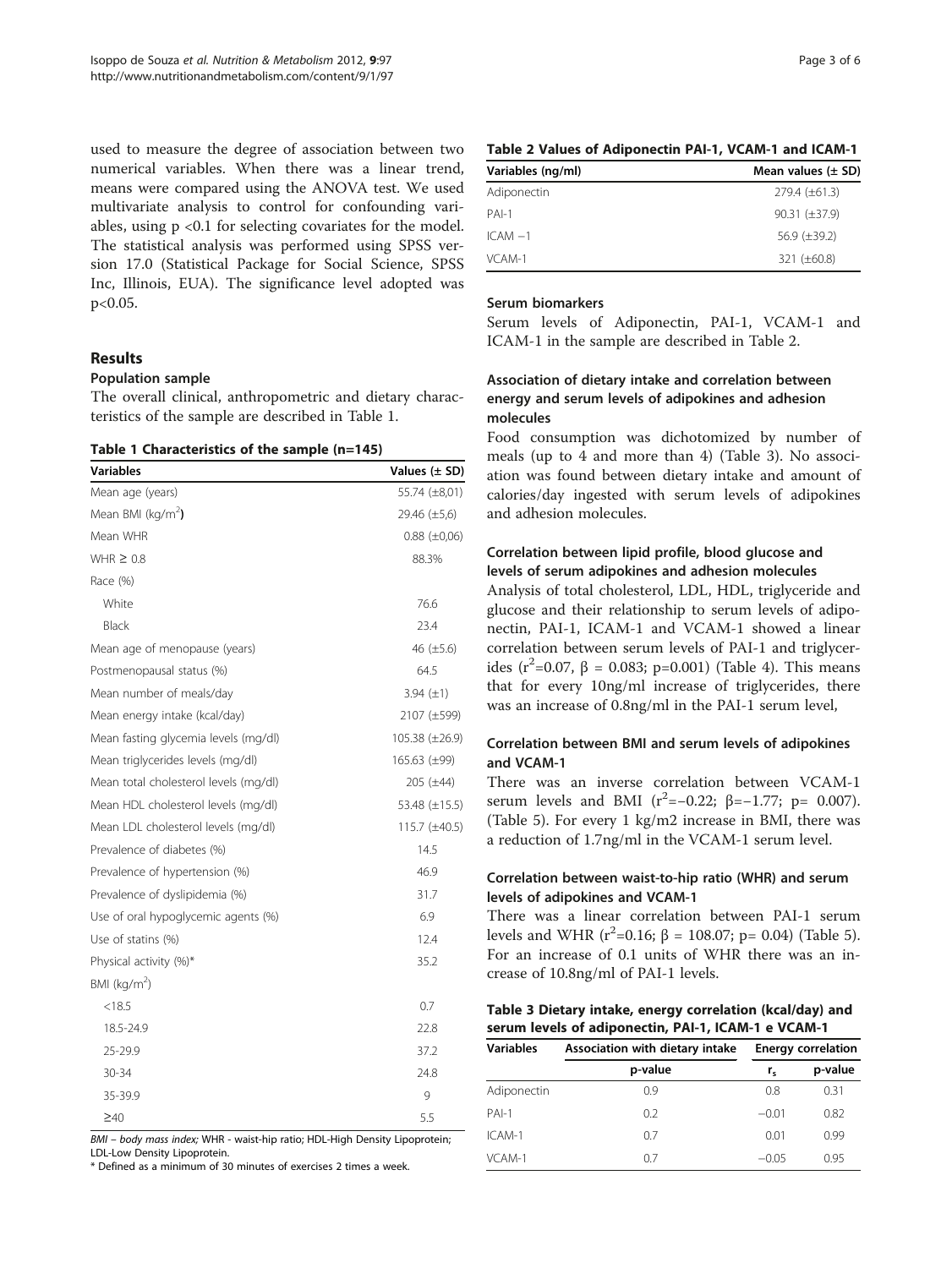| Variables         | <b>Adiponectin</b> |         | <b>PAI-1</b> |         | ICAM-1  |         | VCAM-1   |         |
|-------------------|--------------------|---------|--------------|---------|---------|---------|----------|---------|
|                   | $r_{s}$            | p-value | $r_{s}$      | p-value | $r_{s}$ | p-value | $r_{s}$  | p-value |
| Total cholesterol | $-0.02$            | 0.79    | 0.05         | 0.47    | $-0.05$ | 0.51    | $-0.1$   | 0.2     |
| HDL cholesterol   | 0.05               | 0.48    | 0.07         | 0.37    | $-0.05$ | 0.51    | $-0.02$  | 0.8     |
| LDL cholesterol   | $-0.03$            | 0.7     | $-0.05$      | $-0.5$  | $-0.01$ | 0.21    | $-0.04$  | 0.57    |
| Triglycerides     | $-0.01$            | 0.8     | 0.26         | 0.001   | 0.05    | 0.5     | $-0.007$ | 0.9     |
| Fasting glucose   | 0.07               | 0.34    | 0.05         | 0.48    | 0.01    | 0.87    | 0.1      | 0.19    |

<span id="page-3-0"></span>Table 4 Correlation of serum levels of adipokines, cell adhesion molecules and metabolic variables

#### **Discussion**

As part of a cohort study of 10,000 woman for the prevention of breast cancer in Porto Alegre, Southern Brazil, the present study has found alarming results, with 39.3% of obesity and 37.2% of overweight among our study population, which was recruited consecutively from the main cohort. In addition, we encountered a significant percentage of women with type 2 diabetes mellitus, hypertension, dyslipidemia and high WHR. One possible explanation for the high prevalence of overweight in our sample may be the low level of education, as 60% of women had completed just elementary education [[21](#page-5-0)]. The relationship between education and obesity has been described in other studies, as the one carried out with the Danish population, which concluded that education was consistently associated with BMI and obesity [[22\]](#page-5-0). Another explanation for the high prevalence of overweight and obesity could be the lower rate of physical activity, since only 35% of the participants were performing exercises on a regular basis.

We found a positive correlation between serum levels of PAI-1 and serum triglycerides. PAI-1 levels correlate significantly with a variety of adiposity measures (BMI, waist circumference, WHR, total fat, visceral adipose tissue), and also with markers of the metabolic syndrome (inflammatory markers, insulin, glucose, triglycerides and high density lipoprotein) [\[23\]](#page-5-0). The activity of PAI-1 is associated with insulin resistance, regardless of serum triglycerides and other potential confounding factors [[24-27](#page-5-0)]. Thus, our findings reinforce the relationship of this adipokine with obesity, especially with abdominal obesity [\[26](#page-5-0)-[29\]](#page-5-0).

There was also a positive correlation between serum levels of PAI-1 and WHR. It was demonstrated that the

Table 5 Association of BMI and WHR with serum levels of adiponectin, PAI-1, ICAM-1 and VCAM-1

| <b>Variables</b> |         | <b>Association with BMI</b> | <b>Association with WHR</b> |         |  |
|------------------|---------|-----------------------------|-----------------------------|---------|--|
|                  | r,      | p-value                     | $r_{s}$                     | p-value |  |
| Adiponectin      | 0.04    | 0.58                        | $-0.04$                     | 0.62    |  |
| $PAI-1$          | 0.08    | 0.30                        | 0.16                        | 0.04    |  |
| ICAM-1           | 0.05    | 0.52                        | 0.05                        | 0.49    |  |
| VCAM-1           | $-0.22$ | 0.007                       | $-0.02$                     | 0.76    |  |

increase of visceral adipose tissue (VAT) is directly associated with levels of PAI-1, even after adjusting for BMI [[30\]](#page-5-0). Excess of adipose tissue increases the production of PAI-1, leading to an impairment of the fibrinolytic system [[30\]](#page-5-0). PAI-1 concentration varies according to race, ethnicity and gender, although differences in body composition and in the distribution of adipose tissue may be responsible for much of this variability [\[31\]](#page-5-0).

We showed an inverse correlation between BMI and serum levels of VCAM-1. Although obesity is associated with an increase rather than a decrease in cell adhesion molecules expression, including VCAM-1 [[32](#page-5-0)], the mechanisms that explain the pathophysiological changes which make obesity a risk factor for atherosclerotic diseases, and therefore increase the adhesion molecules, are not yet fully understood. The results of the studies are in fact controversial [\[33](#page-5-0)-[35\]](#page-5-0).

A study found that elevated levels of VCAM-1 in nonobese patients with polycystic ovary syndrome was associated with insulin resistance, independent of the BMI [[36\]](#page-5-0). We did not measure insulin levels and neither evaluated homeostasis model assessment of insulin resistance index (HOMA IR), which could be helpful in establishing the presence of metabolic syndrome, what could explain variations in VCAM-1 levels.

Adhesion molecules are associated to breast cancer and was shown to be reduced after breast cancer therapy [[17\]](#page-4-0), leading to the point that obesity and metabolic syndrome-type characteristics may possibly increase the likelihood of cancer risk. Therefore, there may be significant differences in ICAM and VCAM in patients with and without breast cancer (regardless of obesity and metabolic syndrome) and this should be investigated in future studies.

Since most women in this study were overweight and had increased WHR we would expect to find a correlation of BMI and WHR with ICAM-1. However, this correlation was not found. The serum levels of ICAM-1 are positively correlated with obesity, in particular, to visceral adipose tissue [\[37](#page-5-0)]. On the other hand, it was demonstrated that serum levels of ICAM-1 decreases after weight reduction [[38\]](#page-5-0). Since no data was collected on weight modification, we could not evaluate this association.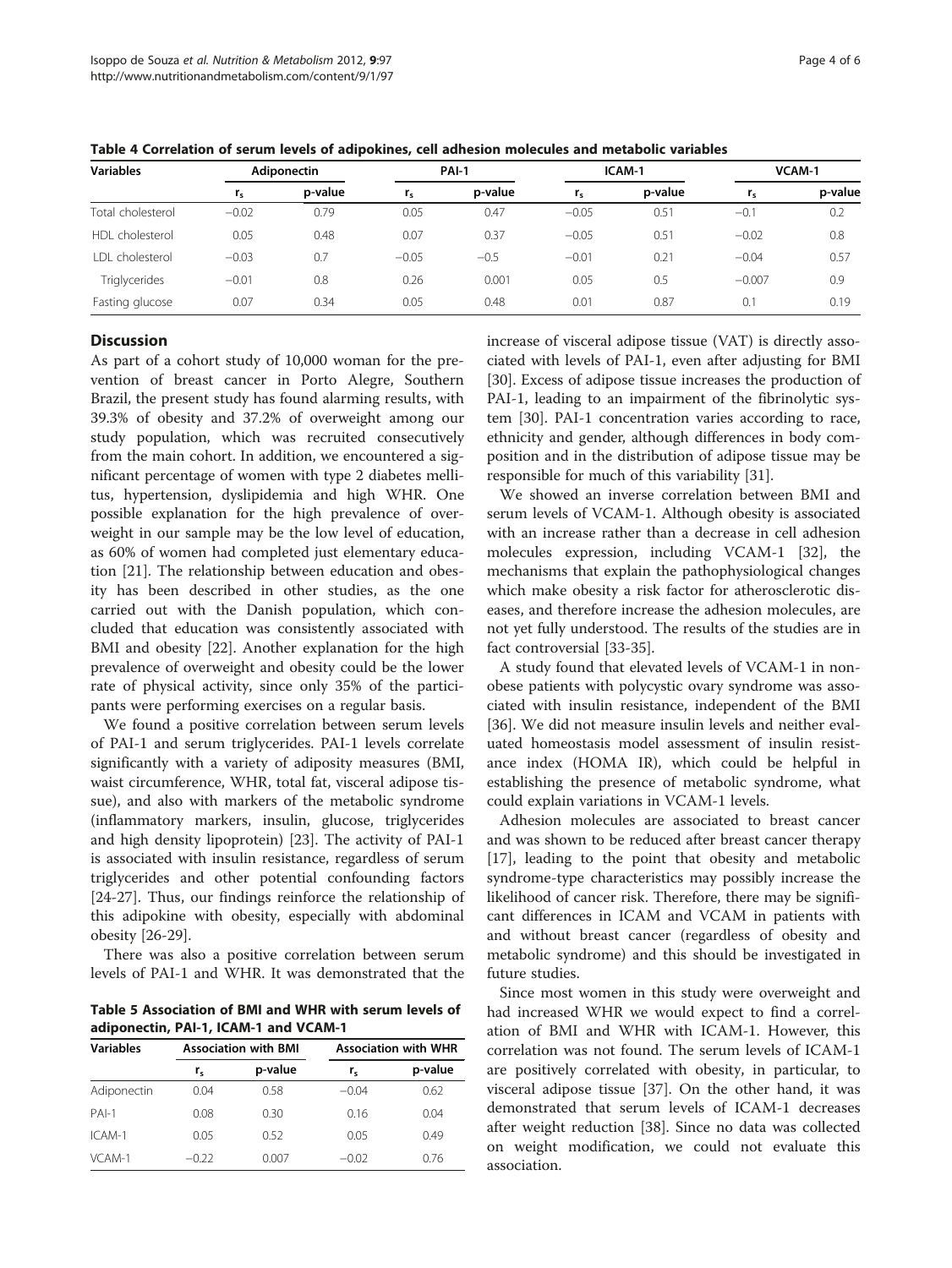<span id="page-4-0"></span>Contrary to our expectations, there was no correlation between serum levels of adiponectin and the variables associated to overweight and obesity. According to the literature, serum levels of adiponectin are negatively correlated with BMI in male and female individuals as well as with visceral fat [\[39\]](#page-5-0). Patients with type 2 diabetes mellitus, hypertension' and breast cancer, for example, also show reduced peripheral levels of adiponectins [[40](#page-5-0)-[42](#page-5-0)]. Biological variations of adiponectin serum concentrations seem to be associated with differences in gender, age and race [[43](#page-5-0)]. Women have 35% higher plasma adiponectin than male individuals [\[44\]](#page-5-0). A possible explanation for this profile is that androgens may reduce the concentrations of this biomarker in men [[43,44\]](#page-5-0).

It seems that the ratio adiponectin:leptin may be more important than the measure of the absolute level of these biomarkers. Recent studies have shown that the adiponectin:leptin ratio is reduced in women with breast cancer, and that BMI presents a negative and a positive correlation, respectively, with serum levels of adiponectin and leptin [\[45,46\]](#page-5-0).

#### Conclusion

In conclusion, we found a higher prevalence than expected of overweight and obesity in women undergoing mammographic screening in Southern Brazil. PAI-1 levels were correlated to lipid and anthropometric profile and VCAM-1 was inversely related to BMI. Additional studies are necessary to determine if adipokines and adhesion molecules are indeed associated with an increased risk for diseases like type 2 diabetes mellitus, hypertension and breast cancer.

#### Competing interests

The authors declare that they have no competing interests.

#### Authors' contributions

MSG and MC conceived of the study and participated in its design and coordination. CIS, BE, GHC, PT and DDR participated in the design of the study. ECN carried out the assays. CIS, BE, GHC, JG and PT collected patient data. LRM performed the statistical analysis. CIS, DDR, PAP, MC, EHM and MSG drafted the manuscript. All authors read and approved the final manuscript.

#### Acknowledgements

This study is part of the project "Moinhos Restinga Extremo-Sul" sponsored by the Brazilian Ministry of Health to support the development of the Brazilian public health system (grant code 06/2008, November 17, 2008). We received financial support from FIPE/Hospital de Clinicas de Porto Alegre (HCPA).

#### Author details

1 Programa de Pós Graduação em Medicina: Ciências Médicas, Universidade Federal do Rio Grande do Sul (UFRGS), Rio Grande do Sul, Brasil. <sup>2</sup>Hospital Moinhos de Vento, Porto Alegre, Rio Grande do Sul, Brasil. <sup>3</sup>Grupo Brasileiro de Estudos do Câncer de Mama (GBECAM), São Paulo, Brasil. <sup>4</sup>Programa de Pós Graduação em Cardiologia e Ciências Cardiovasculares, Universidade Federal do Rio Grande do Sul (UFRGS), Rio Grande do Sul, Brasil. <sup>5</sup>Laboratório de Medicina Genômica do Hospital de Clínicas de Porto Alegre (HCPA), Rio Grande do Sul, Brasil. <sup>6</sup>Instituto Nacional de Genética Médica Populacional (INAGEMP), Porto Alegre, Brasil. <sup>7</sup> Laboratório Nobel Sociedade Simples Ltda,

Rio Grande do Sul, Brasil. <sup>8</sup>Núcleo Mama Porto Alegre (NMPOA), Rio Grande do Sul, Brasil. <sup>9</sup>Departamento de Patologia, Universidade Federal do Rio Grande do Sul, Rio Grande do Sul, Brasil. 10Departamento de Genética, Universidade Federal do Rio Grande do Sul, Rio Grande do Sul, Brasil. <sup>11</sup>Hospital de Clinicas de Porto Alegre (HCPA) Rio Grande do Sul, Brazil.

#### Received: 10 May 2012 Accepted: 8 October 2012 Published: 31 October 2012

#### References

- 1. NEPA-UNICAMP: Tabela brasileira de composição de alimentos / NEPA-UNICAMP- T113 Versão II. 2nd edition. Campinas: SP: NEPA-UNICAMP; 2006:113.
- 2. Caleffi M, Ribeiro RA, Bedin AJ Jr, Viegas-Butzke JM, Baldisserotto FD, Skonieski GP, Giacomazzi J, Camey SA, Ashton-Prolla P: Adherence to a breast cancer screening program and its predictors in underserved women in southern Brazil. Cancer Epidemiol Biomarkers Prev 2010. 19(10):2673–2679. Epub 2010 Aug 17.
- 3. IBGE: Ministério da Saúde. Pesquisa de Orçamentos Familiares 2008–2009: antropometria e estado nutricional de crianças, adolescentes e adultos no Brasil. Rio de Janeiro: IBGE; 2010.
- 4. Nagaiah G, Hazard HW, Abraham J: Role of obesity and exercise in breast cancer survivors. Oncology (Williston Park) 2010, 24(4):342–346.
- 5. Bosanská L, Michalský D, Lacinová Z, Dostálová I, Bártlová M, Haluzíková D, Matoulek M, Kasalický M, Haluzík M: The influence of obesity and different fat depots on adipose tissue gene expression and protein levels of cell adhesion molecules. Physiol Res 2010, 59(1):79–88.
- 6. Frayn KN, Karpe F, Fielding BA, Macdonald IA, Coppack SW: Integrative physiology of human adipose tissue. Int J Obes Relat Metab Disord 2003, 27(8):875–888.
- 7. Duggan C, Irwin ML, Xiao L, Henderson KD, Smith AW, Baumgartner RN, Baumgartner KB, Bernstein L, Ballard-Barbash R, McTiernan A: Associations of insulin resistance and adiponectin with mortality in women with breast cancer. J Clin Oncol 2011, 29(1):32–39.
- 8. Ferri C, Desideri G, Valenti M, et al: Early upregulation of endothelial adhesion molecules in obese hypertensive men. Hypertension 1999, 34:568–573.
- 9. Ceriello A, Falleti E, Bortolotti N, et al: Increased circulating intercellular adhesion molecule-1 levels in type II diabetic patients: The possible role of metabolic control and oxidative stress. Metabolism 1996, 45:498–501.
- 10. Lau D, Yan H, Abdel-Hafez M, Kermouni A: Adipokines and the paracrine control of their production in obesity and diabetes. Int J Obes Relat Metab Disord 2002, 26:S111.
- 11. Kawanami D, Maemura K, Takeda N, Harada T, Nojiri T, Imai Y, Manabe I, Utsunomiya K, Nagai R: Direct reciprocal effects of resistin and adiponectin on vascular endothelial cells: a new insight into adipocytokine-endothelial cell interactions. Biochem Biophys Res Commun 2004, 314(2):415–419.
- 12. Rohde LEP, Hennekens CH, Ridker PM: Cross-sectional study of soluble intercellular adhesion molecule-1 and cardiovascular risk factors in apparently healthy men. Arterioscler Thromb Vasc Biol 1999, 19:1595–1599.
- 13. Mantzoros C, Petridou E, Dessypris N, Chavelas C, Dalamaga M, Alexe DM, Papadiamantis Y, Markopoulos C, Spanos E, Chrousos G, Trichopoulos D: Adiponectin and breast cancer risk. J Clin Endocrinol Metab 2004, 89 (3):1102–1107.
- 14. Kruithof EK: Regulation of plasminogen activator inhibitor type 1 gene expression by inflammatory mediators and statins. Thromb Haemost 2008, 100(6):969–975.
- 15. Erickson K, Patterson RE, Flatt SW, Natarajan L, Parker BA, Heath DD, Laughlin GA, Saquib N, Rock CL, Pierce JP: Clinically defined type 2 diabetes mellitus and prognosis in early-stage breast cancer. J Clin Oncol 2011, 29(1):54–60.
- 16. Miller MA, Cappuccio FP: Cellular adhesion molecules and their relationship with measures of obesity and metabolic syndrome in a multiethnic population. Int J Obes (Lond) 2006, 30(8):1176–1182.
- 17. Tesarova, et al: 2003 Soluble adhesion molecules in female patients with breast carcinoma. Cas Lek Cesk 2003, 142(5):292–299.
- 18. Caleffi M, Ribeiro RA, Duarte Filho DL, Ashton-Prolla P, Bedin AJ Jr, Skonieski GP, Zignani JM, Giacomazzi J, Franco LR, Graudenz M, Pohlmann P, Fernandes JG, Kivitz P, Weber B: A model to optimize public health care and downstage breast cancer in limited-resource populations in